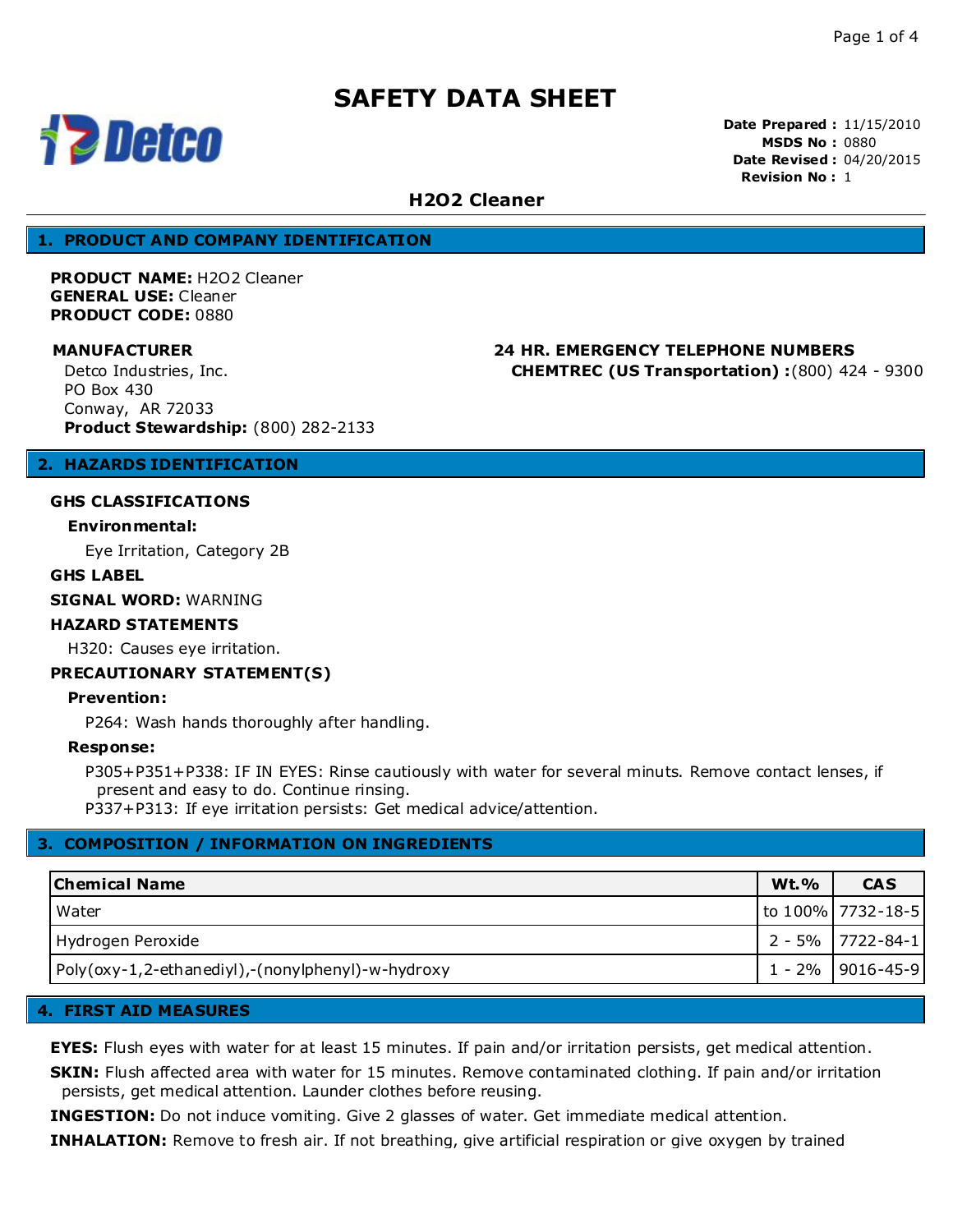

**Date Prepared :** 11/15/2010 **MSDS No :** 0880 **Date Revised :** 04/20/2015 **Revision No :** 1

# **H2O2 Cleaner**

personnel. Seek immediate medical attention.

#### **5. FIRE FIGHTING MEASURES**

**GENERAL HAZARD:** None.

**EXTINGUISHING MEDIA:** Carbon dioxide, water, foam or dry chemical.

**FIRE FIGHTING PROCEDURES:** As in any fire, wear self-contained breathing apparatus pressure-demand, (MSHA/NIOSH approved or equivalent) and full protective gear.

#### **6. ACCIDENTAL RELEASE MEASURES**

**SMALL SPILL:** Contain spill. Absorb liquid and place in sealed container for disposal.

#### **7. HANDLING AND STORAGE**

**STORAGE:** Store in a tightly closed container.

#### **8. EXPOSURE CONTROLS / PERSONAL PROTECTION**

### **PERSONAL PROTECTIVE EQUIPMENT**

**EYES AND FACE:** Wear safety glasses with side shields (or goggles).

**SKIN:** Wear rubber or nitrile gloves.

**RESPIRATORY:** None.

**PROTECTIVE CLOTHING:** None.

#### **9. PHYSICAL AND CHEMICAL PROPERTIES**

**PHYSICAL STATE:** Liquid **ODOR:** Slight **COLOR:** Colorless **pH:** 5.30 to 5.50 **FLASHPOINT AND METHOD:** Not Flammable **FLAMMABLE LIMITS:** N/D to N/D **VAPOR PRESSURE:** Not Determined **VAPOR DENSITY:** Not Determined **BOILING POINT:** Not Determined **FREEZING POINT:** Not Determined **SOLUBILITY IN WATER:** Soluble **EVAPORATION RATE:** Not Determined **SPECIFIC GRAVITY:** 1.02 to 1.025  $(VOC):$  < 0.100 % **COEFF. OIL/WATER:** Not Determined

**10. STABILITY AND REACTIVITY**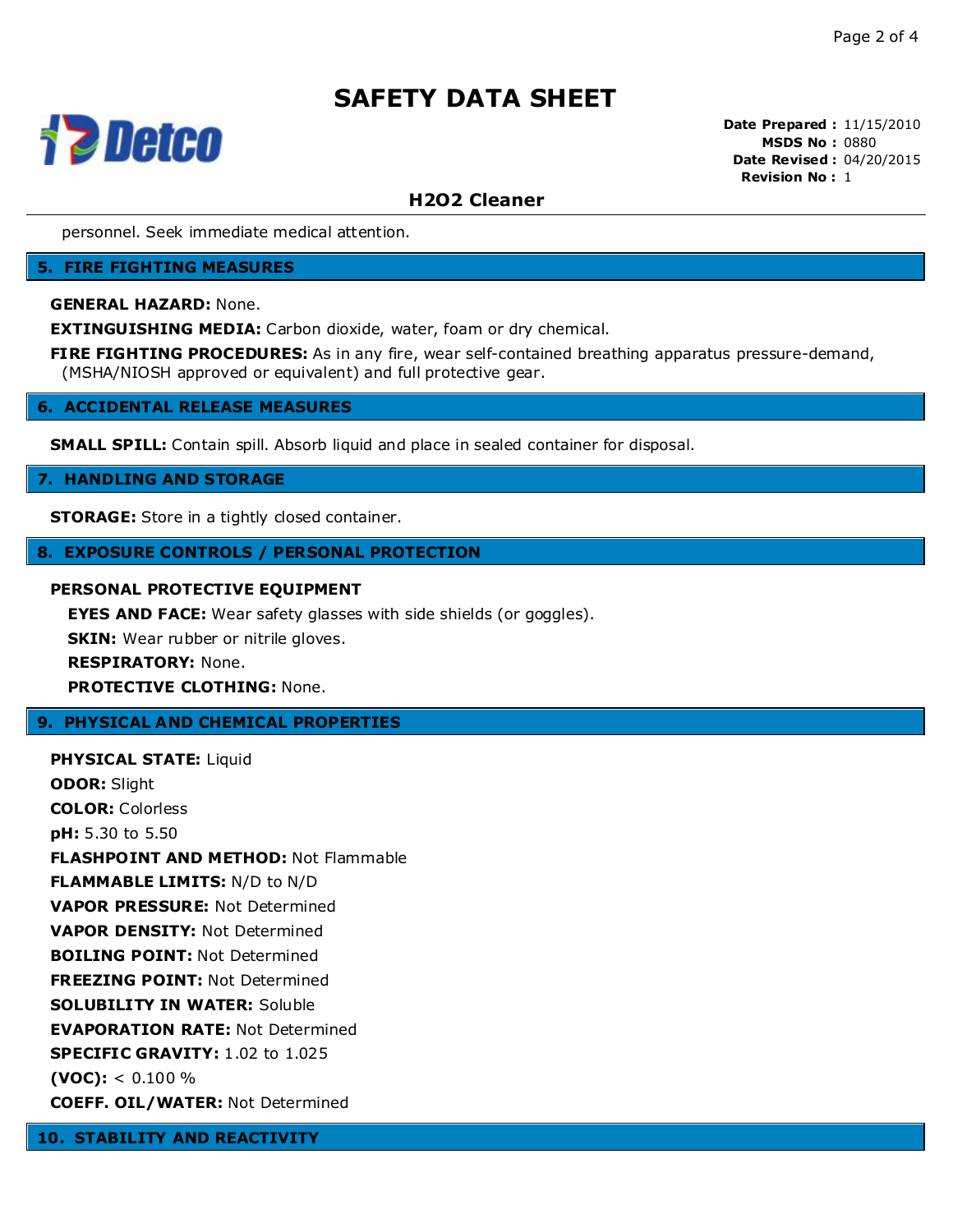

**Date Prepared :** 11/15/2010 **MSDS No :** 0880 **Date Revised :** 04/20/2015 **Revision No :** 1

# **H2O2 Cleaner**

**HAZARDOUS POLYMERIZATION:** Will not occur.

**STABILITY:** Stable.

**CONDITIONS TO AVOID:** None known.

**POSSIBILITY OF HAZARDOUS REACTIONS:** None known.

**HAZARDOUS DECOMPOSITION PRODUCTS:** Oxides of carbon.

**INCOMPATIBLE MATERIALS:** Strong acids, organic materials.

#### **11. TOXICOLOGICAL INFORMATION**

#### **CARCINOGENICITY**

**Notes:** None known.

#### **12. ECOLOGICAL INFORMATION**

**ECOTOXICOLOGICAL INFORMATION:** Not available.

#### **13. DISPOSAL CONSIDERATIONS**

**DISPOSAL METHOD:** Dispose of in accordance with federal, state and local regulations.

#### **14. TRANSPORT INFORMATION**

#### **DOT (DEPARTMENT OF TRANSPORTATION)**

**PROPER SHIPPING NAME:** Not regulated by DOT

### **15. REGULATORY INFORMATION**

#### **UNITED STATES**

#### **SARA TITLE III (SUPERFUND AMENDMENTS AND REAUTHORIZATION ACT)**

**311/312 HAZARD CATEGORIES:** None known.

**313 REPORTABLE INGREDIENTS:** None known.

#### **16. OTHER INFORMATION**

**PREPARED BY:** E. Spicer **Date Revised:** 04/20/2015

**REVISION SUMMARY:** This MSDS replaces the 08/05/2009 MSDS. Revised: **Section 1:** GENERAL USE, PREPARED BY. **Section 2:** POTENTIAL HEALTH EFFECTS ( SKIN, INHALATION, INGESTION ). **Section 3:** . **Section 5:** EXTINGUISHING MEDIA. **Section 9:** BOILING POINT, COEFF. OIL/WATER, EVAPORATION RATE, FLAMMABLE LIMITS, FLASHPOINT AND METHOD, FREEZING POINT, VAPOR DENSITY, VAPOR PRESSURE, (VOC). **Section 10:** CONDITIONS TO AVOID, HAZARDOUS DECOMPOSITION PRODUCTS, INCOMPATIBLE MATERIALS, POSSIBILITY OF HAZARDOUS REACTIONS. **Section 15:** 311/312 HAZARD CATEGORIES, 313 REPORTABLE INGREDIENTS. **Section 16:** MANUFACTURER DISCLAIMER.